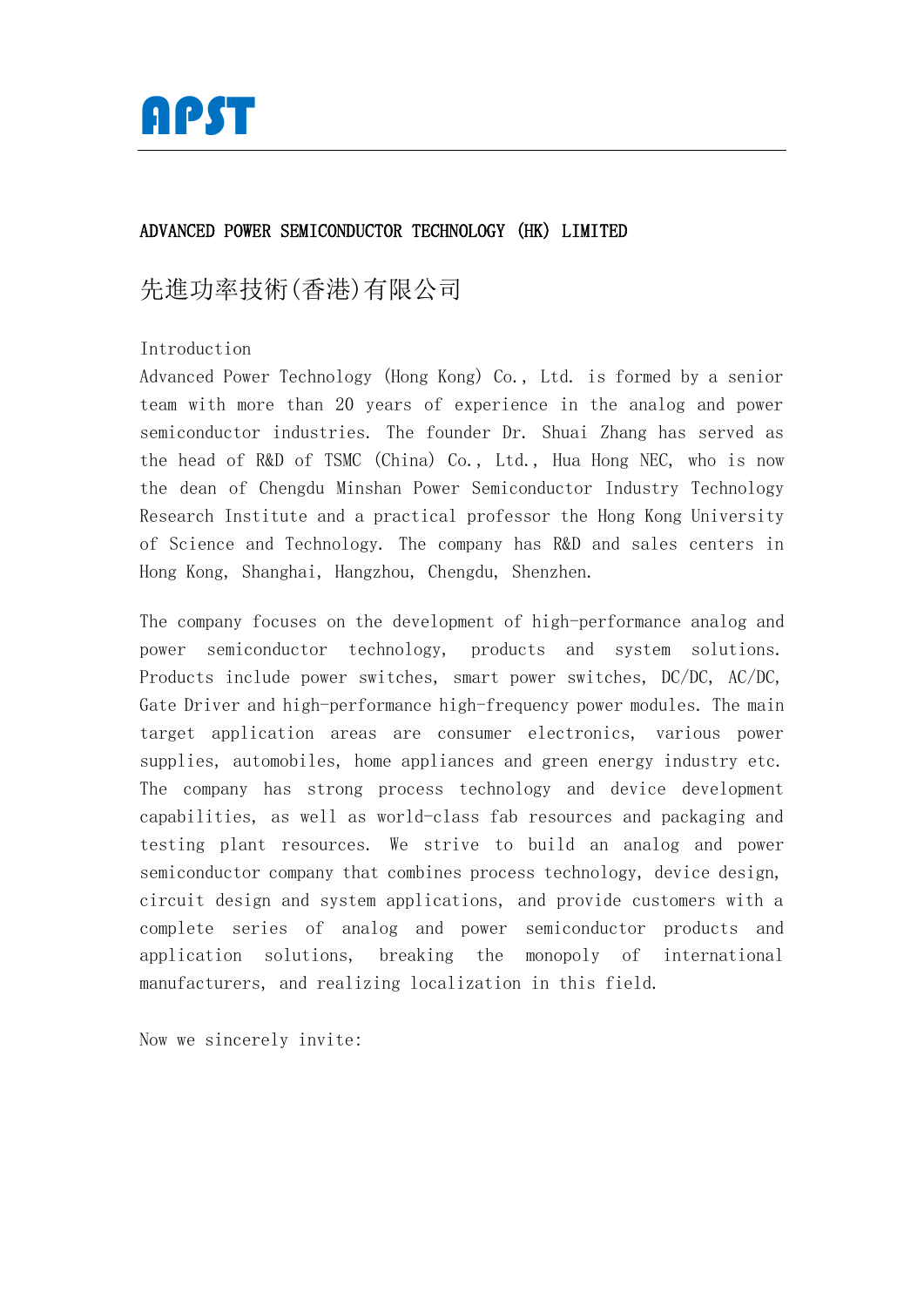

## 1. Head/Senior/Junior Analog Power IC Design Engineer

## Responsibility:

- ➢ work with marketing and FAE to define the analog and power IC product line,
- ➢ Build and lead IC designer to complete the product development on schedule,
- ➢ follow and construct the product development procedure,
- $\triangleright$  On-site support the FAE and customer when need.

## Requirement:

- $\triangleright$  master degree above, graduated from EE, electronics and circuit. 15 years work experience in analog and power IC product design,
- ➢ Skilled in circuit simulation tools,
- ➢ Skilled in layout tools, such as laker,
- ➢ Have more than 15 years power IC design experience, such as DC/DC, AC/DC, LDO, Gate driver, can define the product topology,
- ➢ Know well in IC test and demo board verification procedure,
- ➢ Basic knowledge in semiconductor device and process flow,
- ➢ Junior can apply as analog power IC Design Engineer.